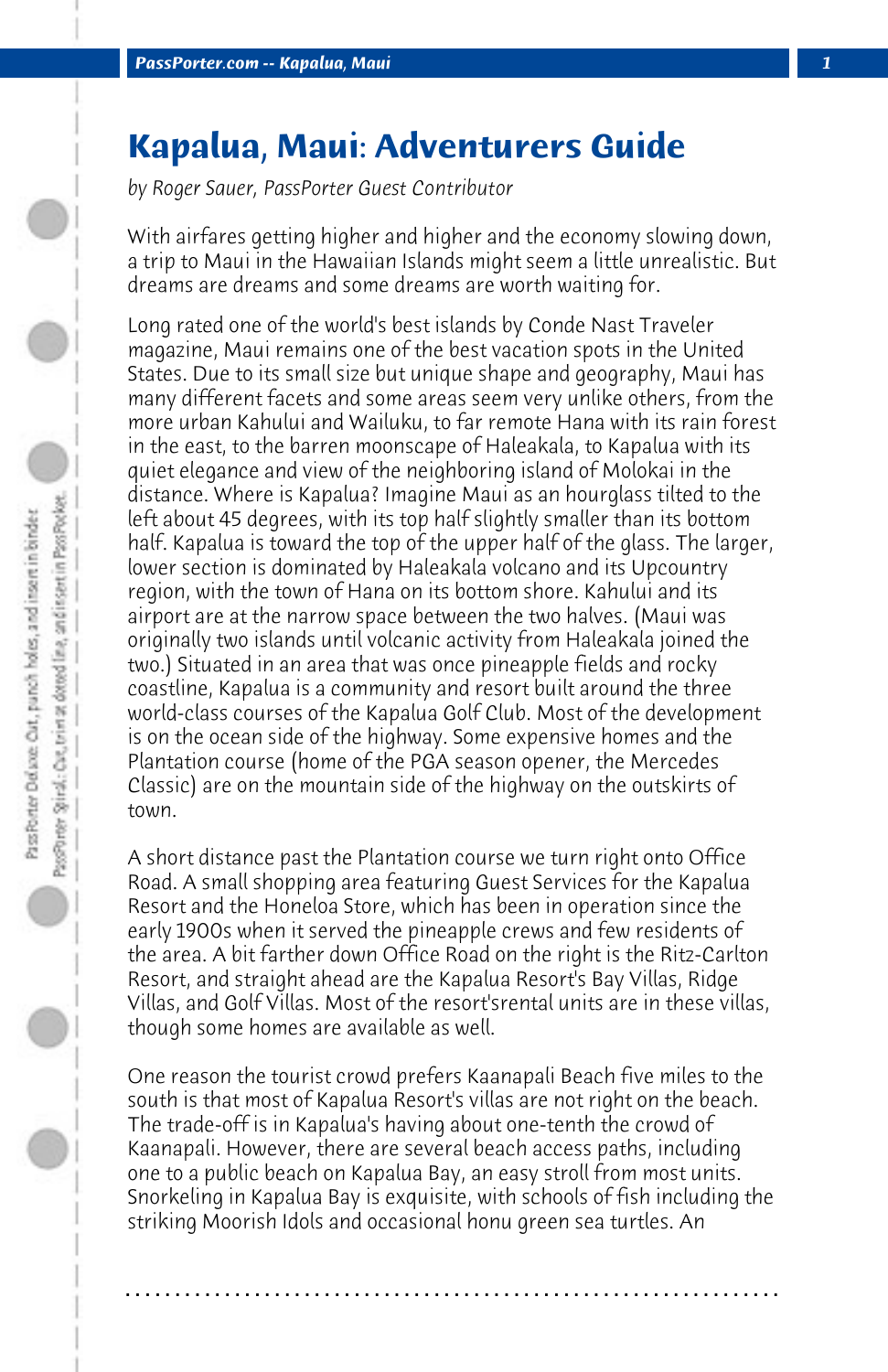activity station offering kayaks and other gear (a remnant of the former Kapalua Bay Hotel) can service your equipment needs.

While the hotel pools at the busier Kaanapali hotels are generally filled to the brim with tourists during most of the year (high season lasts all year with Christmas being even higher!), staying at Kapalua Resort's villas allows a guest to use one or more of the many smaller pools around the resort. Many times my wife and I were the only persons by a pool for most of the day. And each pool area has a covered patio, some with barbecues and other kitchen amenities. Each guest's room key allows entrance to each gated pool area. There are many units in each building and all buildings have been situated on the slopes overlooking the bay to allow ocean views. There are one, two, and three bedroom units, all with lanais (patios). Only the Golf Villas are air conditioned, but the steady breeze generally makes cooling unnecessary. All units have full kitchens and many have sleeper sofas, so even a one bedroom unit can sleep four.

While these facilities were built in the 1970s and 1980s, they are kept in great condition. Even the smaller one bedroom villas are selling at about \$1 million when they are put on the market. (Keep that checkbook ready!)

There are a few restaurants in Kapalua. The Plantation Restaurant in its namesake course clubhouse features great Asian fusion cuisine with panoramic views of the golf course, ocean, and Molokai. Sansei is one of a local chain of seafood restaurants. Sansei is noted for its early hour (4 to 6 PM) dinner specials. There are upscale restaurants in the Ritz Carlton Hotel, and the Honeloa Store has a snack bar and a la carte items.

Because Kapalua is on the far northwest coast of Maui's smaller half, day trips to places like Haleakala National Park and Hana on the far eastern shore require the better part of a day. Whale watching is a big attraction from November through March. On our last trip we took a snorkeling cruise to Molokini and saw dozens of whales jumping, slapping their fins, and cavorting on our way back to Maalea, our port. Later in the evening from our lanai we could hear whales slapping their fins and flukes in the dark waters between Maui and Molokai.

If you want the busy crowds of Kaanapali and enjoy having access to a concierge and full hotel amenities, the Villas are not for you. But if you want a little privacy, a leisurely walks to the beach, or luxuriating in a near-private pool, Kapalua may be your cup of tea. What's our choice? My wife and I own two time share units in Kaanapali; we rent both out and prefer to stay in Kapalua.

**. . . . . . . . . . . . . . . . . . . . . . . . . . . . . . . . . . . . . . . . . . . . . . . . . . . . . . . . . . . . . . . . . .**